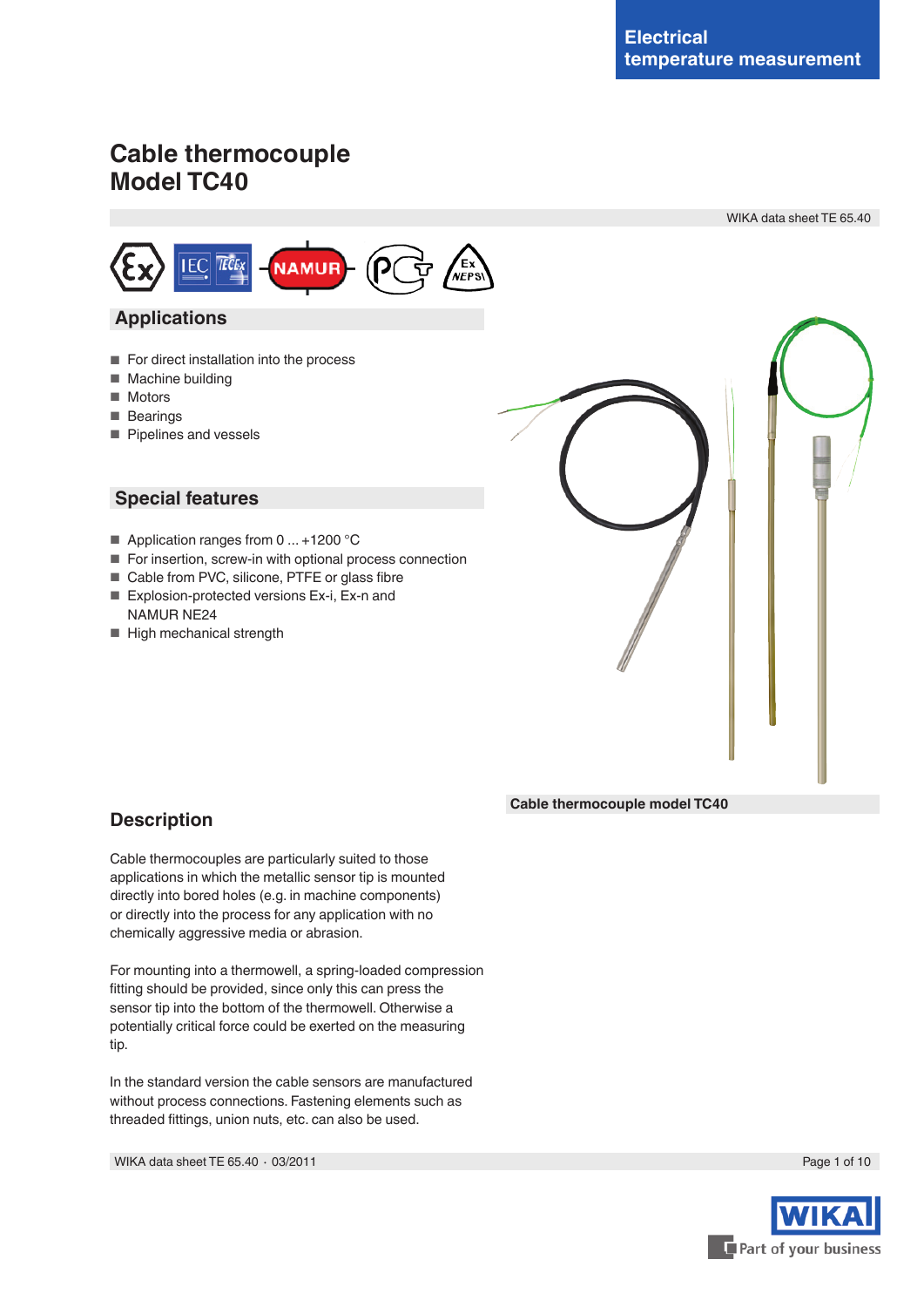# **Sensor**

#### **Sensor type**

| <b>Model</b>    | Recommended max. operating temperature |
|-----------------|----------------------------------------|
| K (NiCr-Ni)     | 1200 °C                                |
| J (Fe-CuNi)     | 800 $\degree$ C                        |
| E (NiCr-CuNi)   | 800 $\degree$ C                        |
| T (Cu-CuNi)     | 400 $\degree$ C                        |
| N (NiCrSi-NiSi) | 1200 °C                                |

The actual application range of these thermometers is limited both by the permissible max. temperature of the thermocouple as well as by the permissible max. temperature of the thermowell material. If the temperature under measurement is higher than the permissible temperature at the cable access point, the distance between the cable transition and the critical temperature has to be adapted accordingly by an increased sensor length.

Listed thermocouples are available both as single or dual thermocouples.The thermocouple will be delivered with an insulated measuring point, unless explicitly specified otherwise.

### **Tolerance value**

A cold junction temperature of 0 °C is taken as basis with the definition of the tolerance value of thermocouples.

# **Type K**

| <b>Class</b>               | <b>Temperature range</b> | <b>Tolerance value</b>                     |  |
|----------------------------|--------------------------|--------------------------------------------|--|
| <b>DIN EN 60584 part 2</b> |                          |                                            |  |
|                            | $-40 +375$ °C            | ± 1.5 °C                                   |  |
| 1                          | $+375+1000$ °C           | $\pm 0.0040 \cdot  t ^{1}$                 |  |
| 2                          | $-40 +333$ °C            | $+2.5\,^{\circ}$ C                         |  |
| $\overline{2}$             | $+333+1200$ °C           | $\pm$ 0.0075 $\cdot$   t  <sup>1)</sup>    |  |
| ISA (ANSI) MC96.1-1982     |                          |                                            |  |
| <b>Standard</b>            | $0+1250$ °C              | $\pm$ 2.2 °C or <sup>2)</sup> $\pm$ 0.75 % |  |
| <b>Special</b>             | $0+1250 °C$              | $\pm$ 1.1 °C or <sup>2)</sup> $\pm$ 0.4 %  |  |

#### **Type J**

| <b>Class</b>               | Temperature range | Tolerance value                            |  |
|----------------------------|-------------------|--------------------------------------------|--|
| <b>DIN EN 60584 part 2</b> |                   |                                            |  |
|                            | $-40+375$ °C      | ± 1.5 °C                                   |  |
| $\mathbf{1}$               | $+375+750$ °C     | $\pm 0.0040 \cdot  t ^{1}$                 |  |
| $\overline{2}$             | $-40+333$ °C      | $\pm 2.5$ °C                               |  |
| $\overline{2}$             | $+333+750$ °C     | $\pm$ 0.0075 ·   t  <sup>1)</sup>          |  |
| ISA (ANSI) MC96.1-1982     |                   |                                            |  |
| <b>Standard</b>            | $0 + 750$ °C      | $\pm$ 2.2 °C or <sup>2)</sup> $\pm$ 0.75 % |  |
| <b>Special</b>             | $0+750 °C$        | $\pm$ 1.1 °C or <sup>2</sup> ) $\pm$ 0.4 % |  |

### **Type E**

| <b>Class</b>               | <b>Temperature range</b> | <b>Tolerance value</b>                   |
|----------------------------|--------------------------|------------------------------------------|
| <b>DIN EN 60584 part 2</b> |                          |                                          |
|                            | $-40+375$ °C             | ± 1.5 °C                                 |
|                            | $+375+800$ °C            | $\pm$ 0.0040 $\cdot$   t   <sup>1)</sup> |
| 2                          | $-40+333$ °C             | $\pm 2.5$ °C                             |
|                            | $+333+900$ °C            | $\pm$ 0.0075 $\cdot$   t  <sup>1)</sup>  |

#### **Type T**

| <b>Class</b>               | Temperature range | Tolerance value                         |
|----------------------------|-------------------|-----------------------------------------|
| <b>DIN EN 60584 part 2</b> |                   |                                         |
|                            | $-40+125$ °C      | $\pm$ 0.5 °C                            |
|                            | $+125+350$ °C     | $\pm$ 0.0040 $\cdot$   t  <sup>1)</sup> |
| 2                          | $-40+133$ °C      | $+1.0\degree C$                         |
|                            | $+133+350$ °C     | $\pm$ 0.0075 $\cdot$   t  <sup>1)</sup> |

### **Type N**

| <b>Class</b>               | Temperature range | <b>Tolerance value</b>                  |
|----------------------------|-------------------|-----------------------------------------|
| <b>DIN EN 60584 part 2</b> |                   |                                         |
|                            | $-40 +375$ °C     | $\pm$ 1.5 °C                            |
|                            | $+375+1000$ °C    | $\pm$ 0.0040 $\cdot$   t  <sup>1)</sup> |
|                            | $-40 +333$ °C     | $+2.5\degree$ C                         |
|                            | $+333+1200$ °C    | $\pm$ 0.0075 $\cdot$   t  <sup>1)</sup> |

1) | t | is the value of the temperature in °C irrespective of the sign. 2) Whichever is the greater

#### Limited error with selected temperatures in °C for thermocouples type K and type J

| (ITS 90)<br>$^\circ \text{C}$ | Temperature Tolerance value DIN EN 60584 part 2<br><b>Class 2</b><br><b>Class 1</b><br>$^{\circ}$ C<br>$^{\circ}$ C |        |  |
|-------------------------------|---------------------------------------------------------------------------------------------------------------------|--------|--|
| 0                             | ± 1.5                                                                                                               | ± 2.50 |  |
| 100                           | ± 1.5                                                                                                               | ± 2.50 |  |
| 200                           | ± 1.5                                                                                                               | ± 2.50 |  |
| 300                           | ± 1.5                                                                                                               | ± 2.50 |  |
| 400                           | ±1.6                                                                                                                | ± 3.00 |  |
| 500                           | ± 2.0                                                                                                               | ± 3.75 |  |
| 600                           | ± 2.4                                                                                                               | ± 4.50 |  |
| 700                           | ± 2.8                                                                                                               | ± 5.25 |  |
| 800                           | ± 3.2                                                                                                               | ± 6.00 |  |
| 900                           | ± 3.6                                                                                                               | ± 6.75 |  |
| 1000                          | ± 4.0                                                                                                               | ± 7.50 |  |
| 1100                          | ± 4.4                                                                                                               | ± 8.25 |  |
| 1200                          | ± 4.8                                                                                                               | ± 9.00 |  |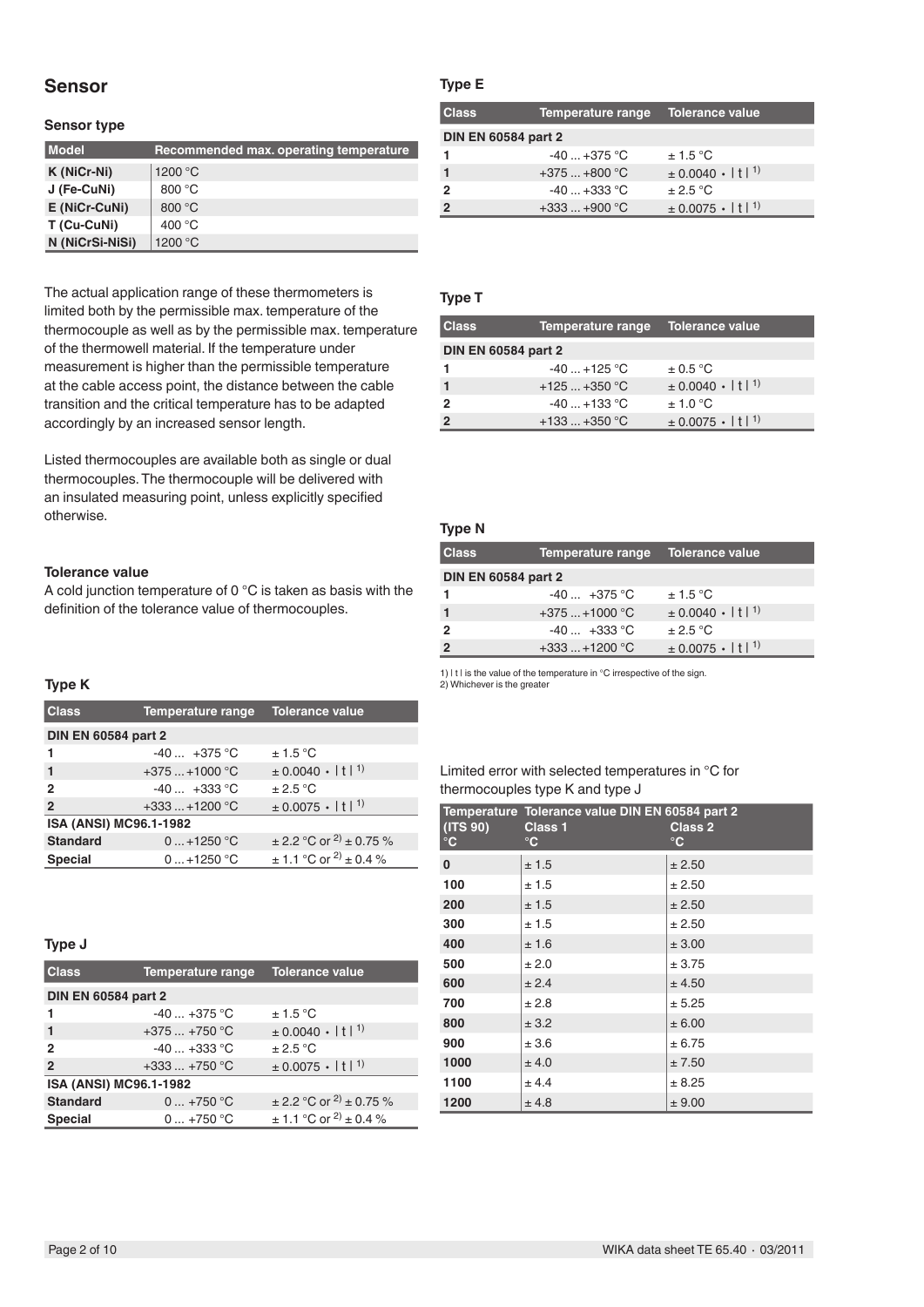# **Potential measuring uncertainties due to ageing effects**

Thermocouples are subject to ageing and change their temperature/thermal voltage characteristic.Type J thermocouples of (Fe-Cu-Ni) age slightly due to oxidation of the pure metal leg. In types K and N thermocouples (NiCrSi-NiSi), high temperatures can result in substantial changes to the thermal voltage due to chrome depletion in the NiCr leg, leading to a lower thermal voltage.

This effect is accelerated if there is a shortage of oxygen, since a complete oxide layer, which would protect it from further oxidation, cannot be formed on the surface of the thermocouple. Chromium is oxidised, but nickel isn't. This results in the so-called "**green rot**", destroying the thermocouple.When NiCr-Ni thermocouples that have been operating above 700 °C are cooled quickly, this cooling causes certain states in the crystal structure (**short-range order**) to freeze, which in type K thermocouples can result in a change of the thermal voltage of up to 0.8 mV (K effect).

In Type N thermocouple (NiCrSi-NiSi), it has been possible to reduce the **short-range-order effect** by alloying both legs with silicon.The effect is reversible and is largely eliminated again by annealing above 700 °C, followed by slow cooling. Thin sheathed thermocouples are particularly sensitive. Cooling in still air can even result in deviations of more than 1 K.

# **Sensor tip design**



For temperature measurement in a solid body, the diameter of the bore into in which the sensor should be inserted, should be no more than 1 mm larger than the sensor diameter.

### **Cable thermocouples can be designed in two different ways:**

### ■ **Sheathed design**

In sheathed thermocouples the flexible part of the sensor is a mineral-insulated cable (MI-cable).

It consists of a stainless steel outer sheath, which contains the insulated internal leads, embedded within a high-density ceramic compound.

Sheathed thermocouples may be flexed with a radius 3-times of the sheath diameter – except for the transition sheath. Due to this flexibility, sheathed thermocouples can be applied even at points that are difficult to access.

### **Sheath diameter:**

- 0.5 mm
- 1.0 mm
- 1.5 mm
- 3.0 mm
- 4.5 mm
- 6.0 mm
- 8.0 mm
- Others on request

# **Please note:**

The flexibility of the sheathed thermocouple must be considered, especially when the flow rates are relatively high. Designs in which the process connection is not located directly at the cable transition should be considered critical in applications where vibratory or oscillating stresses occur.

### **Sheath material**

- Ni-alloy 2.4816 (Inconel 600)
	- up to 1200 °C (air)
	- standard material for applications which require specific corrosion resistance properties under exposure to high temperatures, resistant to induced stress corrosion cracking and pitting in media containing chloride
	- resistant to corrosion caused by aqueous ammonia in all temperatures and concentrations
	- highly resistant to halogens, chlorine, hydrogen chloride
- Stainless steel
	- up to 850 °C (air)
	- good corrosion resistance with aggressive media as well as steam and flue gases in chemical media

Others on request

### ■ **Tubular design**

The tubular design features a rigid construction to the metal sensor tip; therefore tubular designs must not be bent. Inside the tube, the connection cable leads until near the sensor tip. Therefore tubular cable thermocouples can only be used up to the temperatures specified for the supply line (see operating temperature).

### **Tube diameter:**

- $\blacksquare$  4.0 mm
- 4.5 mm
- 6.0 mm
- 8.0 mm

Others on request

# **Transitions**

The junction between the metal part of the resistance thermometer and the connecting cable or wire is either rolled or potted, depending on the design.This area should not be immersed within the process and must not be bent. Compression fittings should not be attached to the transition. The type and dimensions of the transition depend largely on the combination between input leads and metal sensor and the sealing requirements.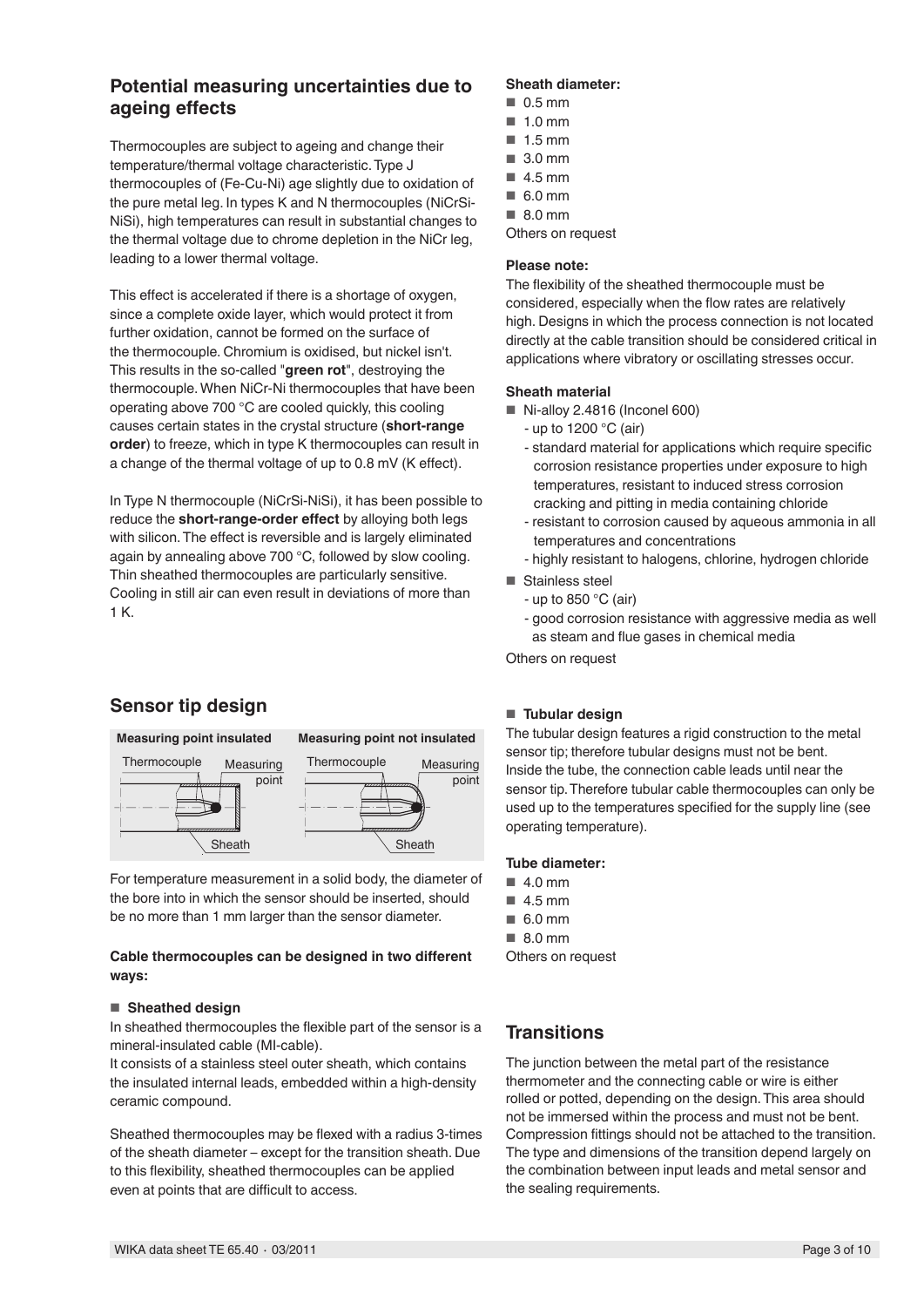### Dimension T denotes the length of the transition.

| <b>Criterion</b>                                     |     | Dimension T in mm $\varnothing$ transition in mm |
|------------------------------------------------------|-----|--------------------------------------------------|
| Probe $\varnothing$ = transition $\varnothing$       | n/a | identical to probe                               |
| $\varnothing$ 0.5  4.5 mm<br>with crimped transition | 45  | 6                                                |
| $\varnothing$ 6 mm<br>with crimped transition        | 45  |                                                  |
| $\varnothing$ 8 mm<br>with crimped transition        | 45  | 10                                               |

### **Connecting cable**

There are various insulating materials available to suit any particular environmental conditions.

The cable ends can be prepared ready for connection, or as an option, can be fitted with connectors.

### **Connection cable (standard)**

- Thermocouple, fit to sensor
- Cross section: min. 0,22 mm<sup>2</sup>
- Number of thermocouple: according to method of connection
- Insulation material: PVC, Silikon, PTFE or fibreglass
- Screen (option)

# **Operating temperatures**

#### ■ **Connection cable and single wires**

At any point on the connection cable, the maximum temperature that may be attained is that for which the connection cable is specified.The thermocouple itself can potentially withstand higher temperatures.

For the common connection wires the following temperature limits apply:

| PVC.     | $-20+100$ °C             |
|----------|--------------------------|
| Silicone | $-50+200$ °C             |
| PTFE     | $-50+250$ °C             |
|          | Glass fibre $-50+400$ °C |

#### ■ **Transitions**

The temperature at the transition is further limited by the use of a potted sealing compound. Maximum temperature of the potting compound: 150 °C. Optionally: 250 °C (other variants on request)

#### ■ **Plug**

With the option of a connecting plug fitted the maximum permissible temperature at the plug is 85 °C.

#### ■ **Working temperature**

If the temperature to be measured is higher than the permissible temperature at the connection head, the metallic part of the sensor must be long enough to be outside of the hot zone. It should be noted that the lowest of the max. working temperatures for the cable, transition or connector must not be exceeded.

# **Ingress Protection**

#### ■ **IP** protection

Cable thermocouples can be delivered with up to IP 65 (dependent on cable sheath material and number of wires). With a special design, IP 67 is also possible on request. Connection leads with a glass-fibre sheath cannot be combined with an explosion-proof design.

#### ■ **Explosion protection (option)**

Cable thermocouples of the TC40 series are available with a EC type-examination certificate for "intrinsically safe", Ex-i, ignition protection.

These instruments comply with the requirements of 94/9/EC (ATEX) directive for gas and dust. Manufacturer's declarations in accordance with NAMUR NE24 are also available.

The classification/suitability of the instrument (permissible power P<sub>max</sub> as well as the permissible ambient temperature) for the respective category can be seen on the EC type-examination certificate and in the operating instructions.

The internal inductance (Li) and capacitance (Ci) for cable probes are found on the product label and they should be taken into account when connecting to an intrinsically-safe power supply.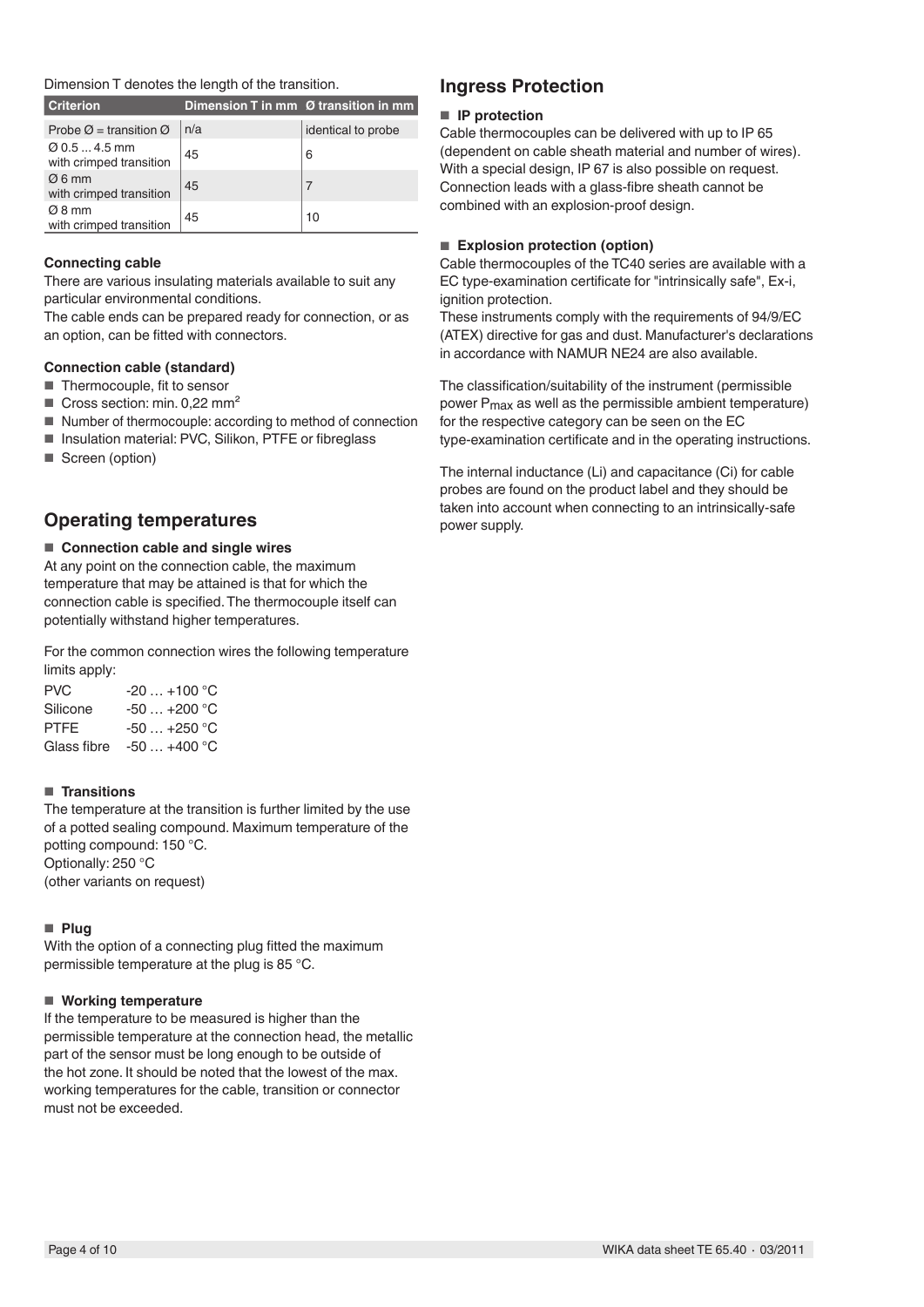# **Design**

Cable thermocouples are classified into the following variants, depending on the nature of their electrical connections:

- With single wires
- With connection cable
- With connector
- Bare wire ends

#### **Connection with single wires**

Cable length 150 mm, other lengths on request, thermo wire Ø 0.5 mm,

type of compensating cable according to type of sensor, PTFE insulated, number of conductor end couples according to number of sensors, stripped lead wires other versions on request





#### **With connection cable**

Cable and sensor are permanently connected to each other. Cable length to user specifications

Compensating cable, leads 0.22 mm², compensating cable type depending on the sensor type, number of cores according to number of sensors, stripped lead wires



### **With connector fitted to connection cable**

The optional connection plug is fitted to a flexible connection cable.



#### **Designs with bare connecting wires**

The internal leads of the mineral-insulated wire protrude.  $L = 20$  mm (standard)

The length of the bare connection wires can be matched to customer requirements.These bare internal leads are made from solid wire, and so are not suitable to be run over long distances.

#### **Design with connector fitted directly to the probe**

These designs are based on the design with bare connection wires.The connector is fitted directly to the metallic probe.



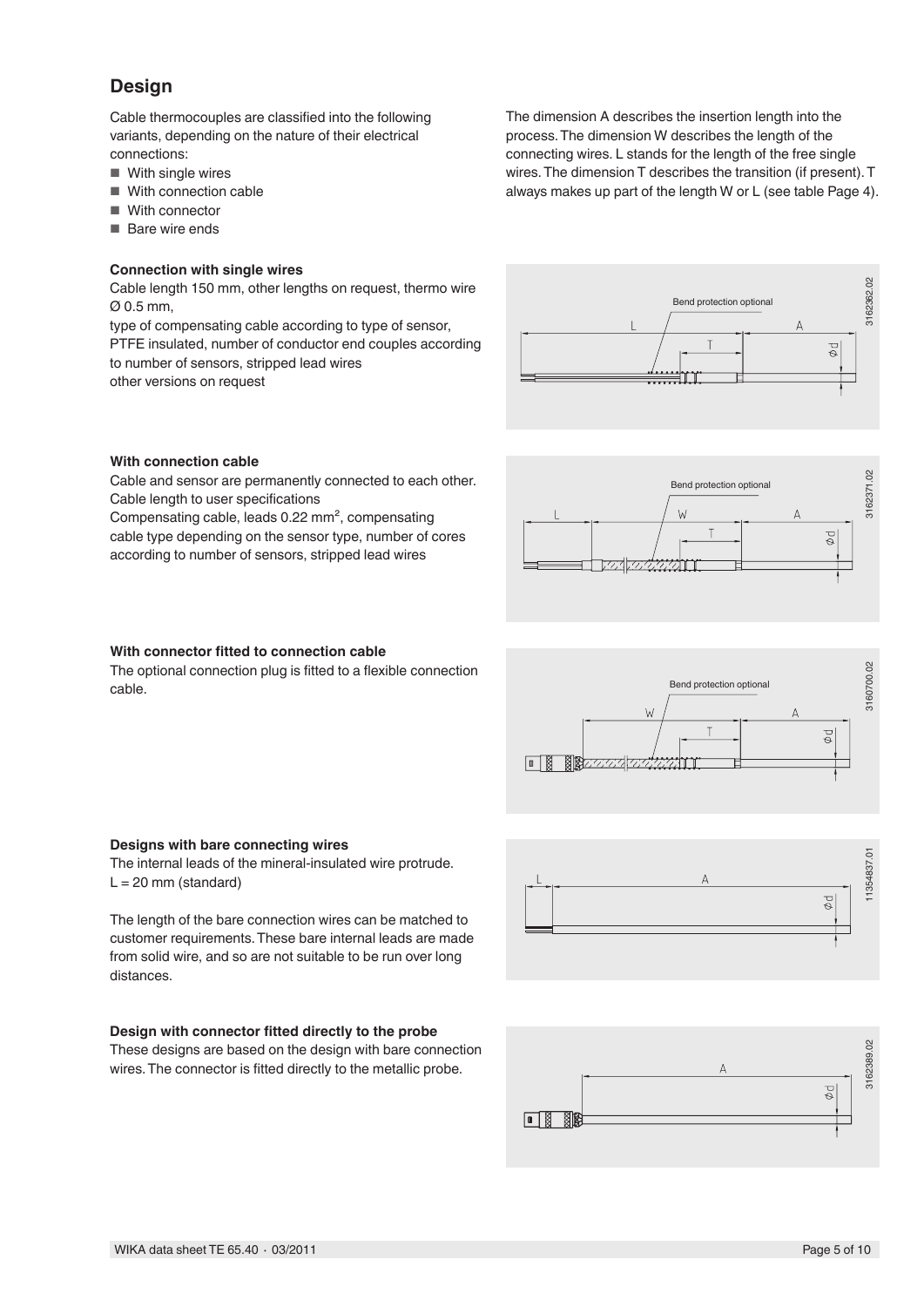# **Process connections for straight probes**

The cable thermocouples can be fitted with an optional process connection.The dimension A describes the insertion length into the process.

To minimise heat dissipation errors via the threaded connection, the insertion length, A, should be at least 25 mm long.The position of the threaded connection is specified by the dimension X and is not dependent on the connection type.

#### **Please note:**

- For parallel threads (e.g. G ½) the dimensioning always refers to the sealing collar of the threaded connector nearest the process.
- For tapered threads the measurement plane is located approx. in the centre of the thread.

#### **Fixed threaded connections/threads**

used to mount the probe into a threaded coupling with a female thread.

Insertion length A: in accordance with customer specification Material: stainless steel, others on request

The sensor must be rotated in order to screw it into the process.Therefore, this design must first be mounted mechanically and it can then be electrically connected.



#### **Compression fitting**

allows simple adjustment to the required insertion length at the installation point.

Since the compression fitting is adjustable on the thermowell, the dimensions A and X are stated as the values for the delivered item.The length of the compression fitting determines the smallest possible neck length X of approx. 40 mm.

Material: stainless steel Sealing ring material: stainless steel or PTFE

Stainless steel sealing rings can be adjusted once; once they have been unscrewed, sliding along the sheath is no longer possible.

- Max. temperature at process connection 500 °C
- Max. pressure load 40 bar

PTFE sealing rings can be adjusted several times, after unscrewing, repeated sliding along the sheath is still possible.

- Max. temperature at process connection 150 °C
- For use without pressure

For sheathed resistance thermometers with a  $\varnothing$  of 2 mm. only PTFE sealing rings are approved.

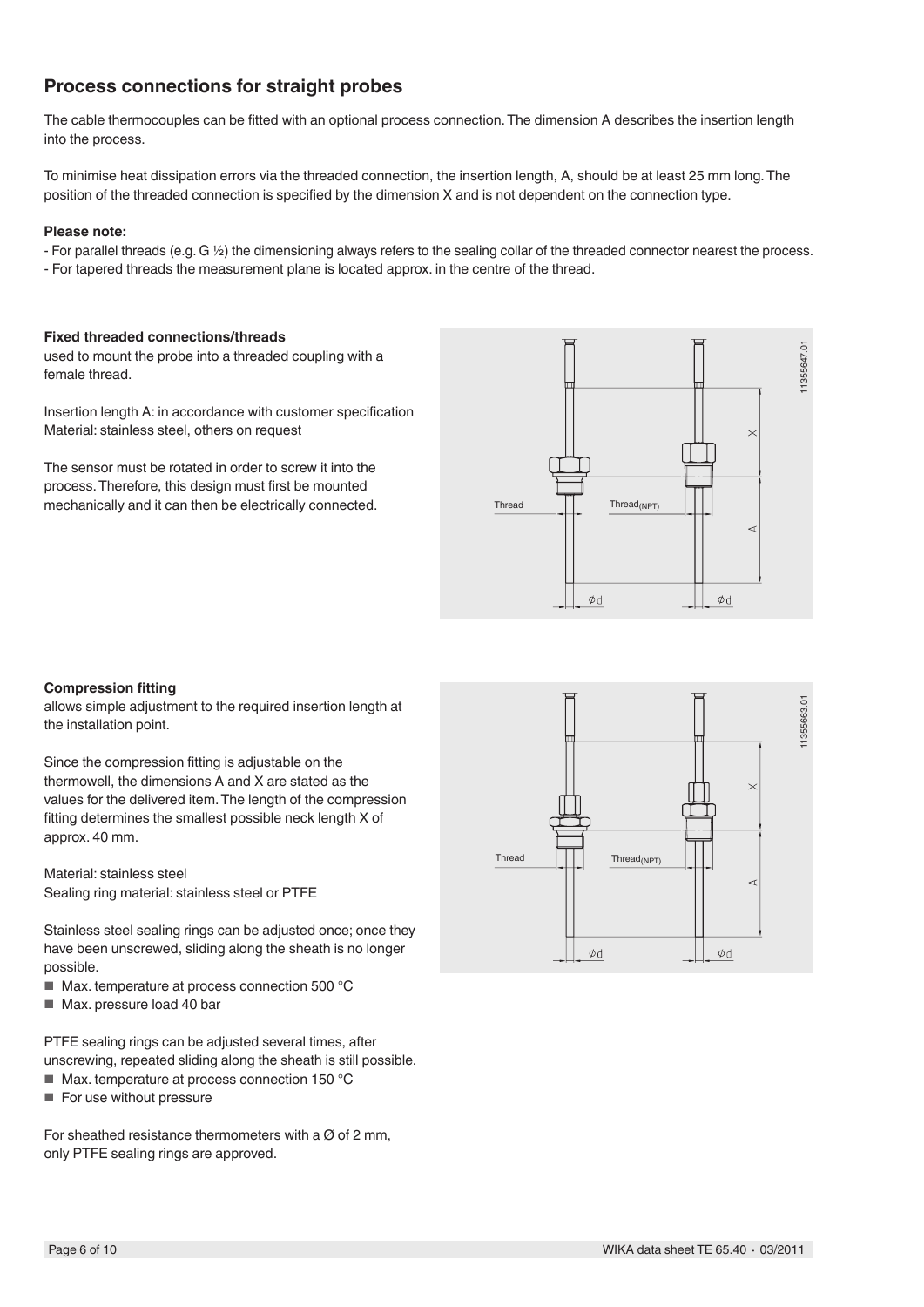#### **Spring-loaded compression fitting**

allows easy adjustment to the desired insertion length at the mounting point, while at the same time maintaining the spring pre-tension

Since the compression fitting is adjustable on the thermowell, the dimensions A and X are stated as the values for the delivered item.The length of the compression fitting determines the smallest possible neck length X of approx. 80 mm.

Material: stainless steel Sealing ring material: stainless steel

Stainless steel sealing rings can be adjusted once; once they have been unscrewed, sliding along the sheath is no longer possible.

■ Max. temperature at process connection 500 °C

A pressure load on the compression fitting is not intended.



#### **Union nut (female)**

used to mount the probe into a threaded coupling with a male thread.

The probe and threads rotate against each other, so the order in which the mechanical and electrical installation is made is not important.

This option is not advisable for NPT threads.

Insertion length A: in accordance with customer specification Material: stainless steel, others on request



used to mount the probe into a threaded coupling with a female thread.

The probe and threads rotate against each other, so the order in which the mechanical and electrical installation is made is not important.

This option is not advisable for NPT threads.

Insertion length A: in accordance with customer specification Material: stainless steel, others on request



Ød

Thread

11355701.01

11355701.01

11355710.01

11355710.01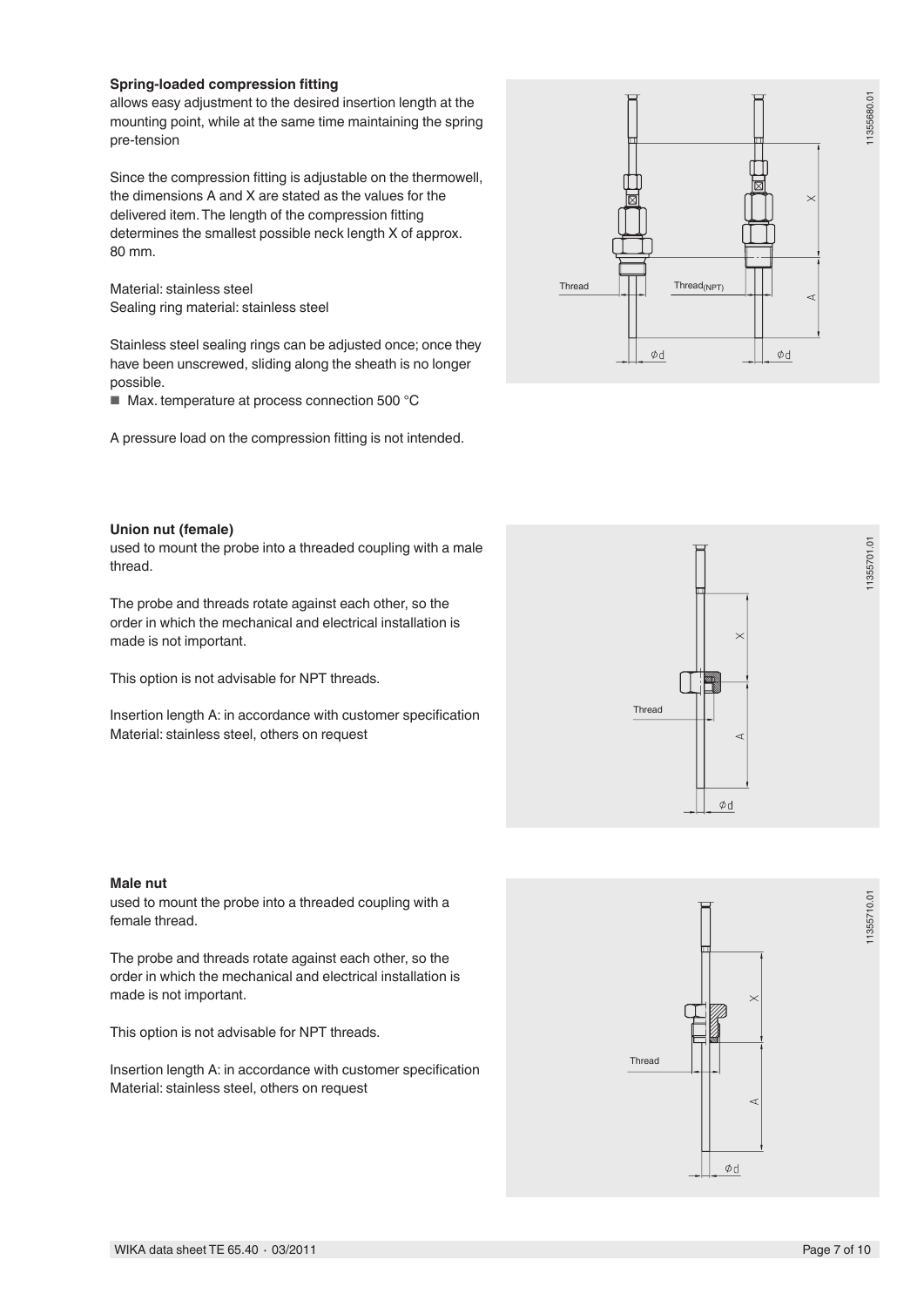# **Angled probes**

Cable thermocouples made from sheathed cable can be delievered in a pre-formed shape. In this case, the position of the bend is defined by a further dimension.

The dimension X describes the distance of the bend from the lower edge of the transition.

The dimension A is always the insertion length of the sensor, and thus the area which is built in to the process.

If a threaded connection is used on the bent probe, then the dimensionY describes the distance from the centre of the bend to the measurement plane of the threaded connection.

Using a fixed threaded connection is not recommended, as the bent sensor would need to be screwed into the process with a wide sweeping movement.



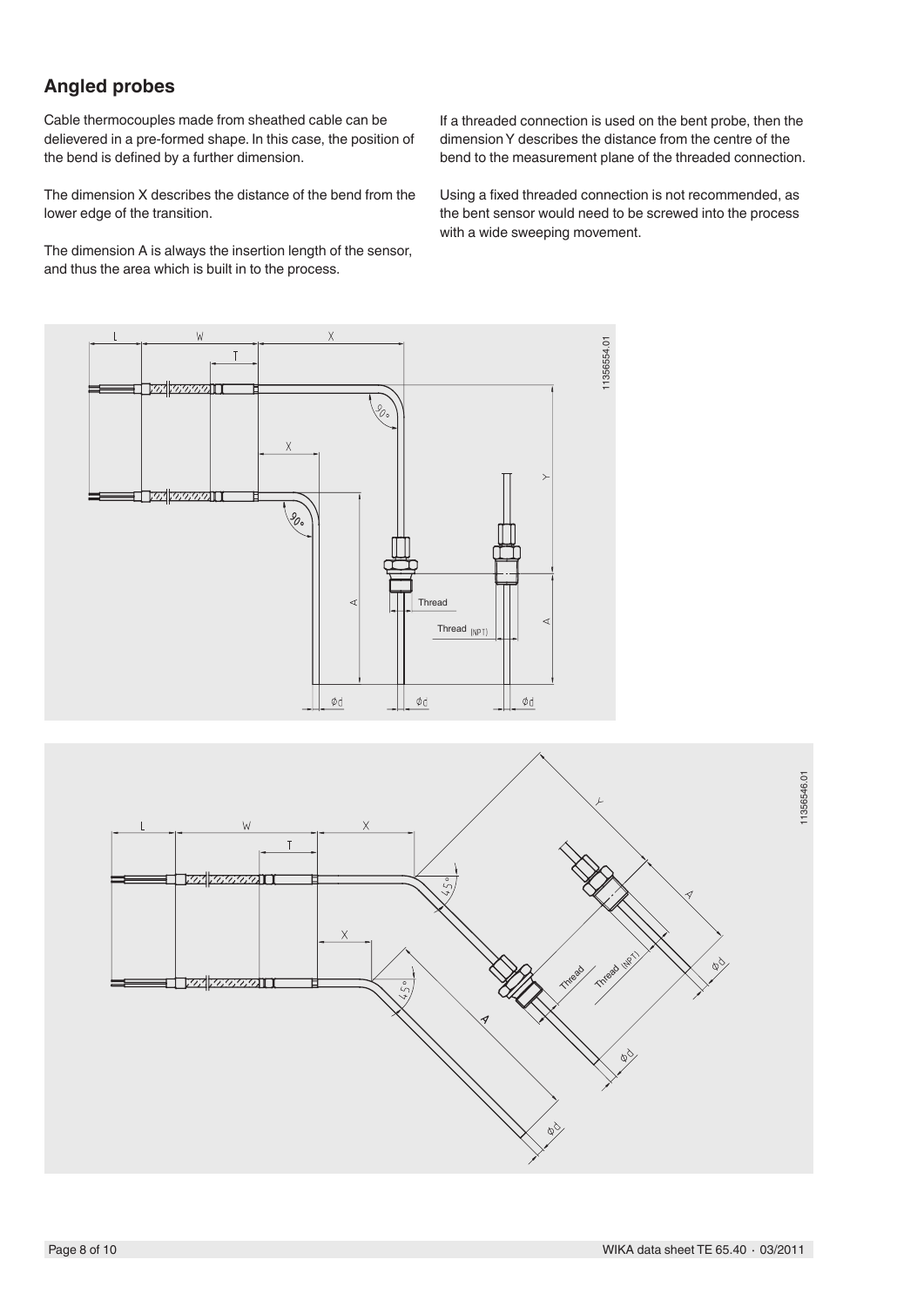# **Plug (option)**

Cable thermocouples can be supplied with plugs fitted.

The following options are available:

#### ■ **Terminal ends**

(not suitable for versions with bare connecting wires)



- **Lemosa plug size, 1 S (male)**
- **Lemosa plug size 2 S (male)**



- **Lemosa plug, size 1 S (female)**
- **Lemosa plug, size 2 S (female)**



■ **Screw-in-plug, Binder (male)**



■ **Screw-in-plug, Binder (female)**



- **Standard thermo plug 2-pin (male)**
- **Miniature thermo plug 2-pin (male)**



■ **Standard thermo plug 2-pin (female)** ■ Miniature thermo plug 2-pin (female)



# **Further options**

#### **Bend protector**

A cable protector (spring or shrink sleeving) is used to protect the transition point from rigid probe to flexible connection cable.This should always be used when a relative movement between the cable and the thermometer mounting is expected.

For designs to Ex-n the use of bend protection is obligatory.

The standard length of the bend protection spring is 60 mm.

### **Transition with the same diameter as the probe**

Optionally, a transition can also be selected that has the same diameter as the metal probe.This makes it possible to slide on cable glands or compression fittings from both ends of the sensor.The transition is hardly visible.

The operating limits of the transition do not change, however, i.e. they must still remain outside the process and should not be loaded with a compression fitting.